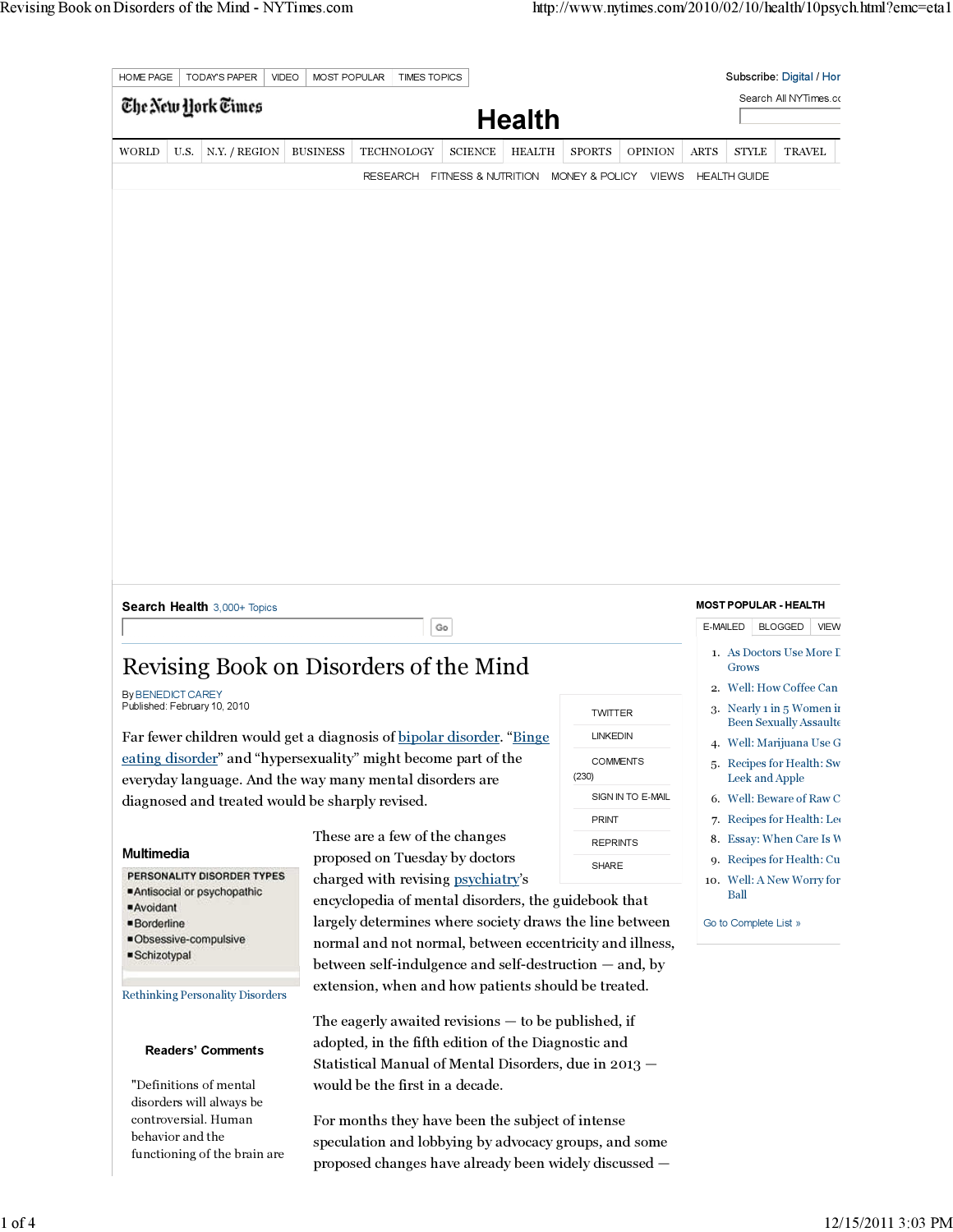simply too complex to put in boxes with neat labels." Goldmund, the Netherlands Read Full Comment »

including folding the diagnosis of Asperger's syndrome into a broader category, autism spectrum disorder.

But others, including a proposed alternative for bipolar disorder in many children, were unveiled on Tuesday. Experts said the recommendations, posted online at DSM5.org for public comment, could bring rapid change in several areas.

"Anything you put in that book, any little change you make, has huge implications not only for psychiatry but for pharmaceutical marketing, research, for the legal system, for who's considered to be normal or not, for who's considered disabled," said Dr. Michael First, a professor of psychiatry at Columbia University who edited the fourth edition of the manual but is not involved in the fifth.

"And it has huge implications for stigma," Dr. First continued, "because the more disorders you put in, the more people get labels, and the higher the risk that some get inappropriate treatment."

One significant change would be adding a childhood disorder called temper dysregulation disorder with dysphoria, a recommendation that grew out of recent findings that many wildly aggressive, irritable children who have been given a diagnosis of bipolar disorder do not have it.

The misdiagnosis led many children to be given powerful antipsychotic drugs, which have serious side effects, including metabolic changes.

"The treatment of bipolar disorder is meds first, meds second and meds third," said Dr. Jack McClellan, a psychiatrist at the University of Washington who is not working on the manual. "Whereas if these kids have a behavior disorder, then behavioral treatment should be considered the primary treatment."

Some diagnoses of bipolar disorder have been in children as young as 2, and there have been widespread reports that doctors promoting the diagnosis received consulting and speaking fees from the makers of the drugs.

In a conference call on Tuesday, Dr. David Shaffer, a child psychiatrist at Columbia, said he and his colleagues on the panel working on the manual "wanted to come up with a diagnosis that captures the behavioral disturbance and mood upset, and hope the people contemplating a diagnosis of bipolar for these patients would think again."

Experts gave the American Psychiatric Association, which publishes the manual, predictably mixed reviews. Some were relieved that the task force working on the manual — which includes neurologists and psychologists as well as psychiatrists — had revised the previous version rather than trying to rewrite it.

Others criticized the authors, saying many diagnoses in the manual would still lack a rigorous scientific basis.

The good news, said Edward Shorter, a historian of psychiatry who has been critical of the manual, is that most patients will be spared the confusion of a changed diagnosis. But "the bad news," he added, "is that the scientific status of the main diseases in previous editions of the D.S.M. — the keystones of the vault of psychiatry — is fragile."

To more completely characterize all patients, the authors propose using measures of severity, from mild to severe, and ratings of symptoms, like anxiety, that are found as often with personality disorders as with depression.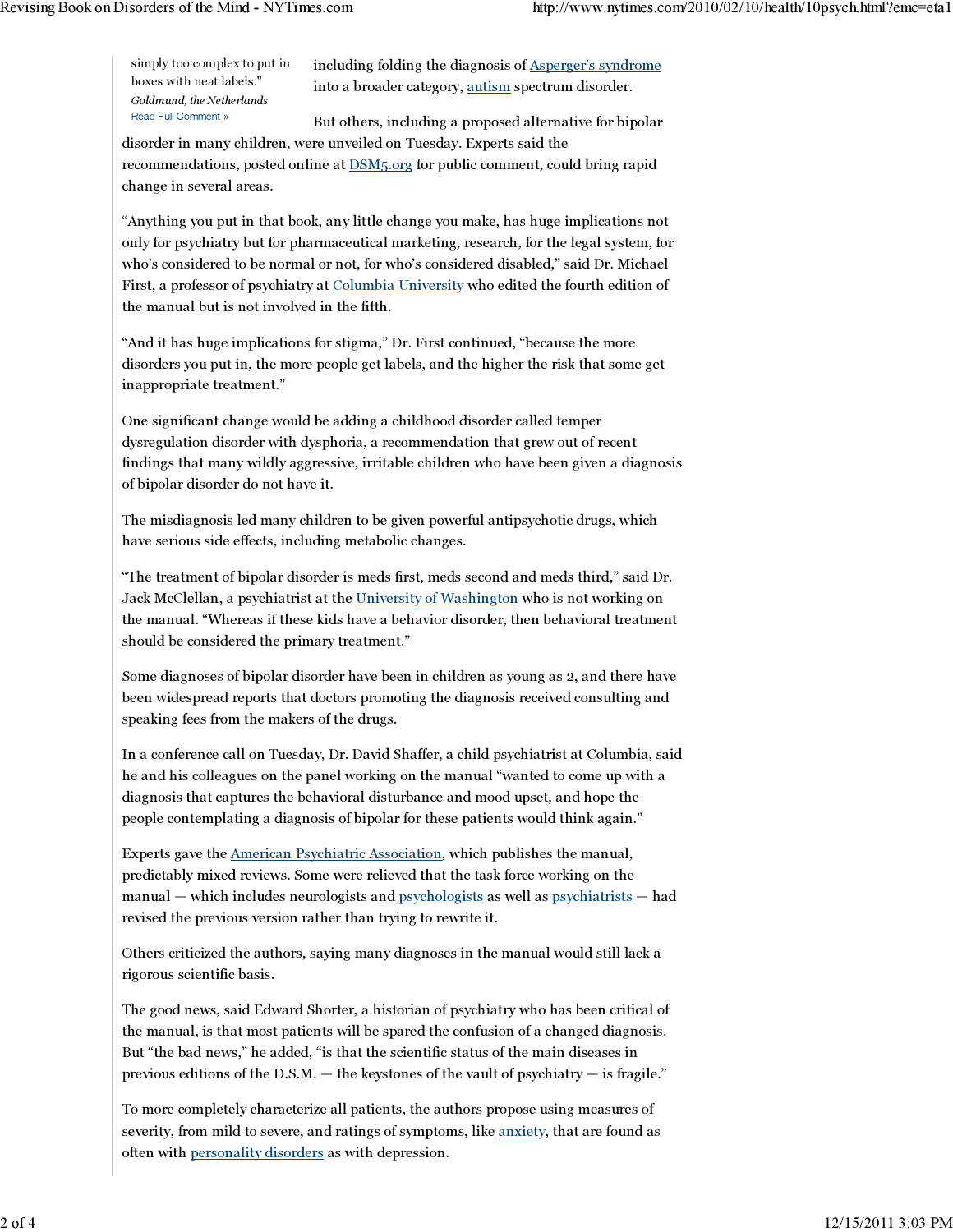"In the current version of the manual, people either meet the threshold by having a certain number of symptoms, or they don't," said Dr. Darrel A. Regier, the psychiatric association's research director and, with Dr. David J. Kupfer of the University of Pittsburgh, the co-chairman of the task force. "But often that doesn't fit reality. Someone with schizophrenia might have symptoms of insomnia, of anxiety; these aren't the diagnostic criteria for schizophrenia, but they affect the patient's life, and we'd like to have a standard way of measuring them."

In a conference call on Tuesday, Dr. Regier, Dr. Kupfer and several other members of the task force outlined their favored revisions. The task force favored making semantic changes that some psychiatrists have long argued for, trading the term "mental retardation" for "intellectual disability," for instance, and "substance abuse" for "addiction."

One of the most controversial proposals was to identify "risk syndromes," that is, a risk of developing a disorder like schizophrenia or dementia. Studies of teenagers identified as at high risk of developing psychosis, for instance, find that 70 percent or more in fact do not come down with the disorder.

"I completely understand the idea of trying to catch something early," Dr. First said, "but there's a huge potential that many unusual, semi-deviant, creative kids could fall under this umbrella and carry this label for the rest of their lives."

Dr. William T. Carpenter, a psychiatrist at the University of Maryland and part of the group proposing the idea, said it needed more testing. "Concerns about stigma and excessive treatment must be there," he said. "But keep in mind that these are individuals seeking help, who have distress, and the question is, What's wrong with them?"

The panel proposed adding several disorders with a high likelihood of entering the pop vernacular. One, a new description of sex addiction, is "hypersexuality," which, in part, is when "a great deal of time is consumed by sexual fantasies and urges; and in planning for and engaging in sexual behavior."

Another is "binge eating disorder," defined as at least one binge a week for three months — eating platefuls of food, fast, and to the point of discomfort — accompanied by severe guilt and plunges in mood.

"This is not the normative overeating that we all do, by any means," said Dr. B. Timothy Walsh, a psychiatrist at Columbia and the New York State Psychiatric Institute who is working on the manual. "It involves much more loss of control, more distress, deeper feelings of guilt and unhappiness."

A version of this article appeared in print on February 10, 2010, on More Articles in Health » page A1 of the New York edition.

| <b>Connect with The New York Times on Facebook.</b>                                                                      |                                    |
|--------------------------------------------------------------------------------------------------------------------------|------------------------------------|
| <b>Past Coverage</b>                                                                                                     | <b>COMMENTS</b><br>(230)           |
| Redefining An Eating Disorder (January 19, 2010)                                                                         | SIGN IN TO E-MAIL                  |
| DIAGNOSIS: Hidden Clues (December 6, 2009)<br>Attention, Shopaholics: Your Weakness May Be a Proper Disease (January 28, | <b>PRINT</b>                       |
| 2009)<br>Psychiatry's Struggle to Revise The Book of Human Troubles (December 18, 2008)                                  | <b>REPRINTS</b>                    |
|                                                                                                                          | <b>WATCH</b><br><b>THE TRAILER</b> |